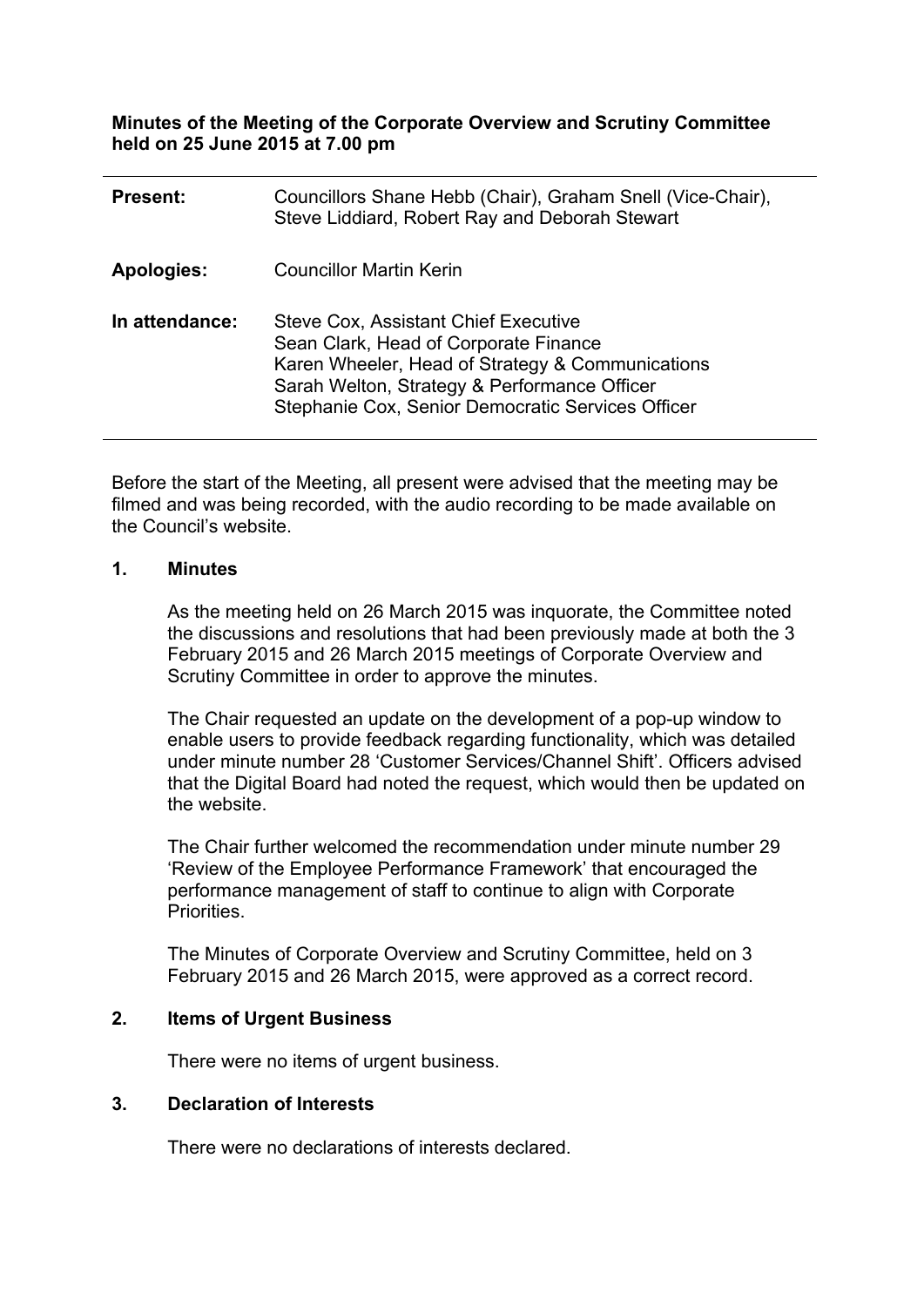## **4. Corporate Priority Activity Plan 2015-16 and Corporate Scorecard Targets**

The Strategy and Performance Officer introduced the report which set out what the Council was expected to deliver during 2015-16 and how progress would be monitored as part of the corporate strategic planning process.

Councillor Stewart welcomed the report but questioned how Members could evaluate the impact of cuts on the overall budget. The Strategy and Performance Officer advised that if a performance indicator had been negatively affected by budget savings that would be reported in more detail during the mid-year and end of year reports.

The Head of Corporate Finance informed the Committee that there was a separate budget reporting process through the 'Shaping the Council' report which was referred to meetings of Cabinet.

The Chair observed that not all of the indicators documented in Appendix 1 were detailed in Appendix 2 and questioned how performance was monitored against those particular indicators. In response the Strategy and Performance Officer explained that not all indicators were quantifiable by statistics or required further investigation to ensure data quality, and as a result were reported within the mid or end of year reports.

The Chair requested officers to provide a list of measurable performance indicators so that the Committee could have confidence the Corporate Scorecard reflected the Corporate Plan.

The Committee agreed that any 'Red' Key Performance Indicators should be reported in more detail, as was the case during the previous year, so that these could be carefully monitored.

## **RESOLVED:**

- **1. That the Corporate Priority Activity Plan as detailed in Appendix 1 be noted.**
- **2. That the corporate scorecard indicators and targets as detailed in Appendix 2 be noted and any comments be made.**

## **5. Terms of Reference**

The Assistant Chief Executive advised that a number of the partnerships had changed name and that these would need to be refreshed for future publication.

A Member proposed that 'Member Development' be included on the Terms of Reference, following which it was agreed that Democratic Services would determine the appropriate remit for this function.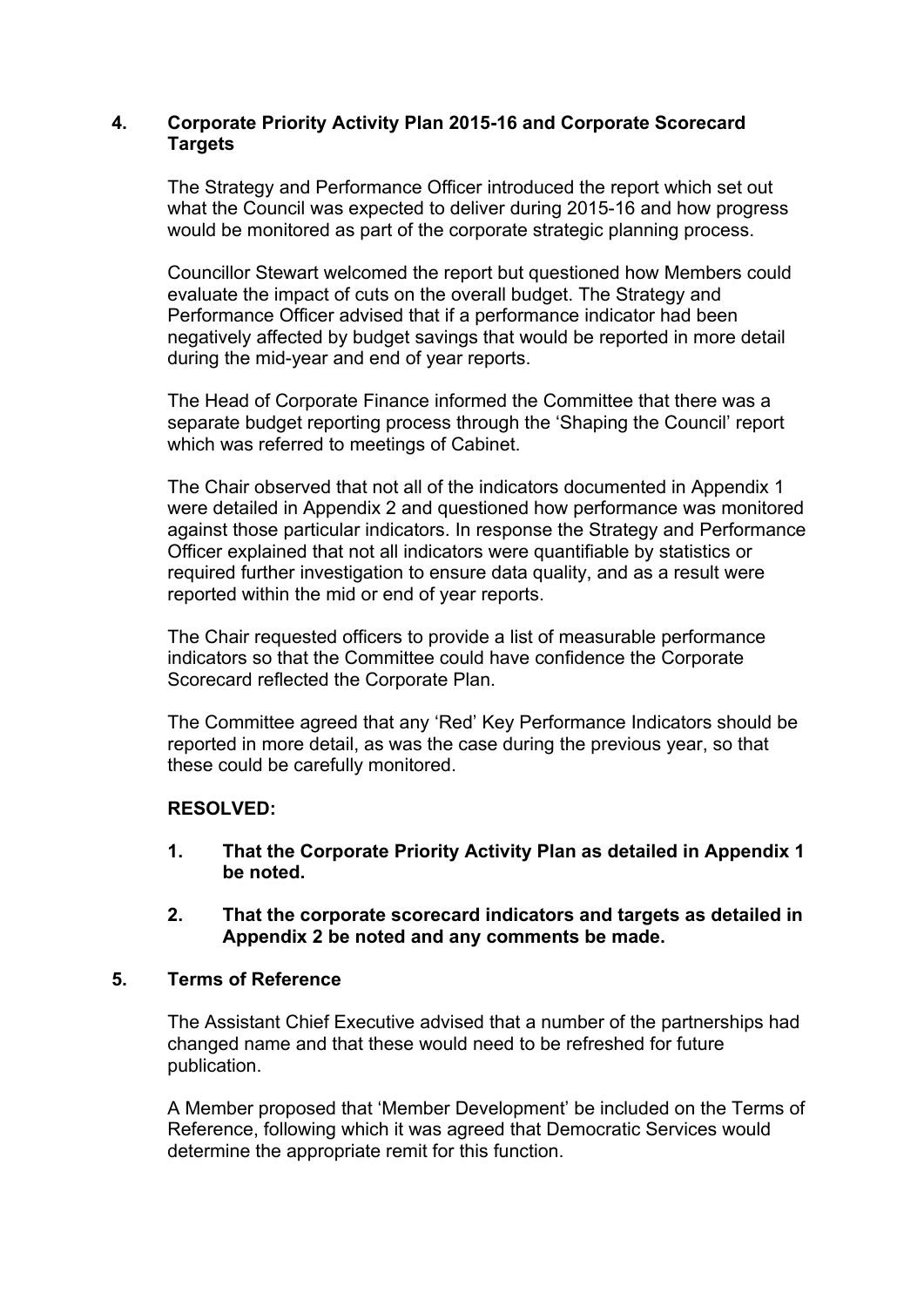It was agreed that the amended Terms of Reference would be circulated by Democratic Services to the Chair and Vice-Chair for approval.

The Committee noted the date the Constitution was last updated and Members were encouraged to ensure that their latest versions were the most up-to-date or download and view via a mobile device, such as an iPad.

#### **6. Budget Update**

The Chair advised that an accompanying note had been published online, circulated to all Members by email and tabled at the meeting.

The Head of Corporate Finance provided an update on the Council's Medium Term Financial Strategy (MTFS) and set out the proposed approach to shaping the Council for the future, which included a proposal for Budget Review Panels being developed in consultation with Group Leaders.

A brief discussion took place on whether the Budget Review Panels would meet the suggested 'Zero Based Budgeting' process which had been proposed by a number of Members of the Opposition.

The Committee were advised that the Budget Review Panels were expected to set out what the Council should provide under Statutory and Non-Statutory obligations, examine what could be provided differently (and by whom) and whether the right outcomes were being delivered.

Members questioned how savings were determined, and whether this was achieved through "top slicing", to which it was explained that historically this had been the case but the Budget Review Panel's would set out a different approach for the 2016/17 budget.

The Committee were advised that each Overview and Scrutiny Committee had a standing budget item to discuss budget savings in more detail if required for each meeting, and that appropriate issues for consideration for the Corporate Overview and Scrutiny Committee would be Council Tax Collection and alternative Delivery Models – such as the Digital Programme.

The Committee were informed that engagement and communication with residents were essential and that 'Let's Talk' sessions helped to communicate key messages.

The Chair asked whether savings targets were included in officer's performance objectives, to which it was explained that each team had a detailed service plan which linked into personal objectives.

The Council Tax base rate was subject to discussion and how a Council Tax freeze grant or percentage increase would impact upon the budget.

The Chair felt that the Corporate Overview and Scrutiny Committee should be responsible for reviewing the final work of the Budget Review Panel in order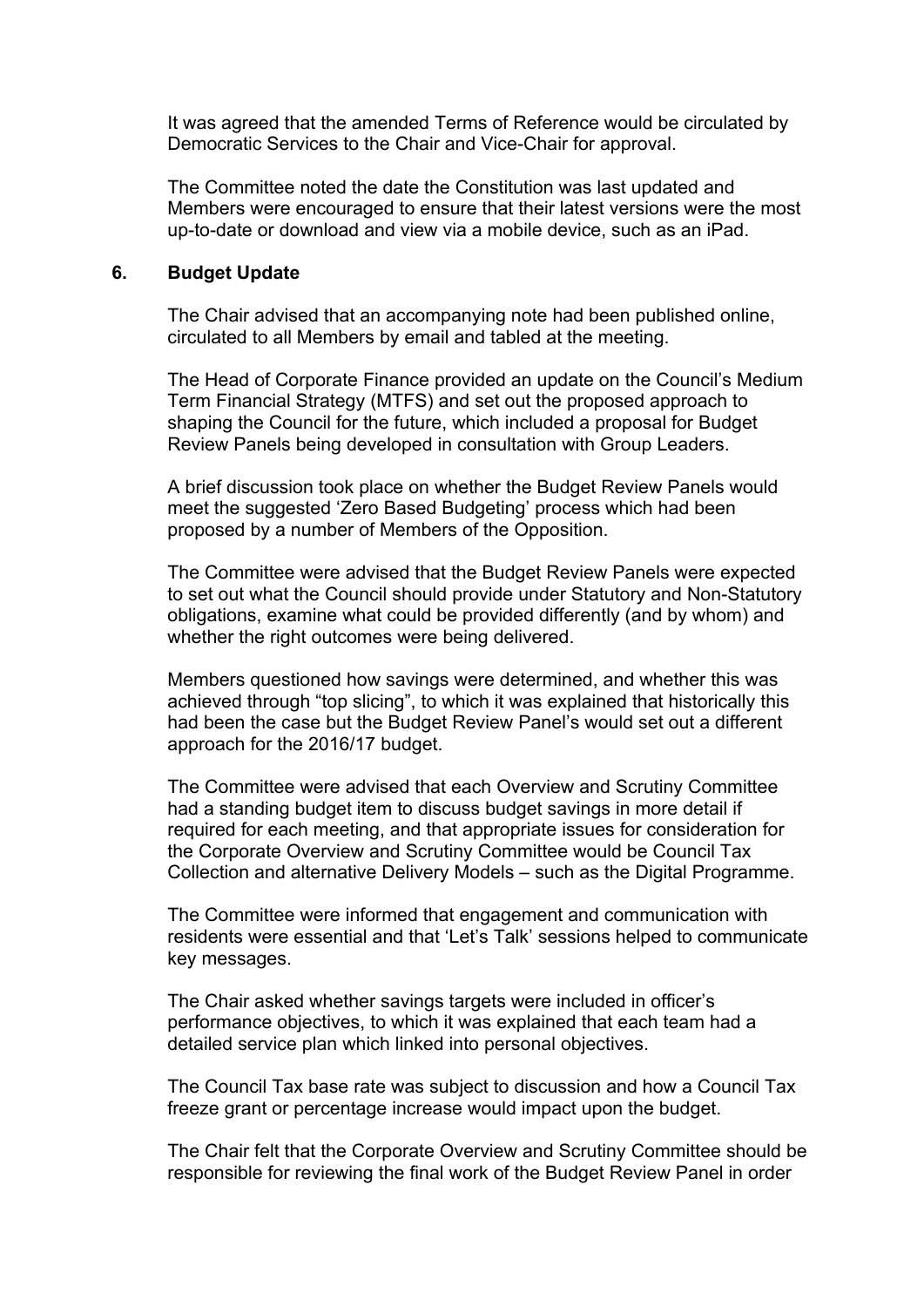to act as a critical friend and ensure any proposals were fit for purpose, even if this included convening an extraordinary meeting of the Committee.

The Head of Corporate Finance advised that it was anticipated the Budget Review Panel would meet on six occasions before September, following which a summary report could be provided to the Committee for consideration.

The Committee agreed that they wished to examine the work of the Budget Review Panel in order to add value to the budget shaping process, and proposed that a recommendation be included to that effect.

### **RESOLVED:**

**That a summary of the work undertaken by the Budget Review Panel, once concluded, be referred to the Corporate Overview and Scrutiny Committee for review and comments.**

### **7. Work Programme**

Councillor Stewart observed that it would be beneficial to hold the first meetings of Overview and Scrutiny Committees in July to enable Members Training to take place beforehand.

Councillor Liddiard proposed that a report be included on the work programme for early in the municipal year to review the Members Register of Interests and DBS (Disclosure and Barring Service) check process.

The Head of Corporate Finance requested that a standing budget item be included on the work programme for each meeting, which could be removed if no update was needed.

Councillor Liddiard further requested an update on the Digital Programme and Channel Shift as he was concerned the process was still confusing for some residents.

Councillor Stewart asked for an item to be included on Training and Development for both officers and members.

Councillor Hebb requested that and update be provided on the following matters:

- A report to outline the Council's labour costs, to include a full list of the number of staff employed on a permanent, fixed term, agency and temporary basis, following the Leader's suggestion at Full Council on 24 June 2015.
- The Council's approach to the pre-election period, otherwise known as 'purdah', to include its legal obligation.
- A review of the Council's Election Process, including the advantages and disadvantages of alternative models.